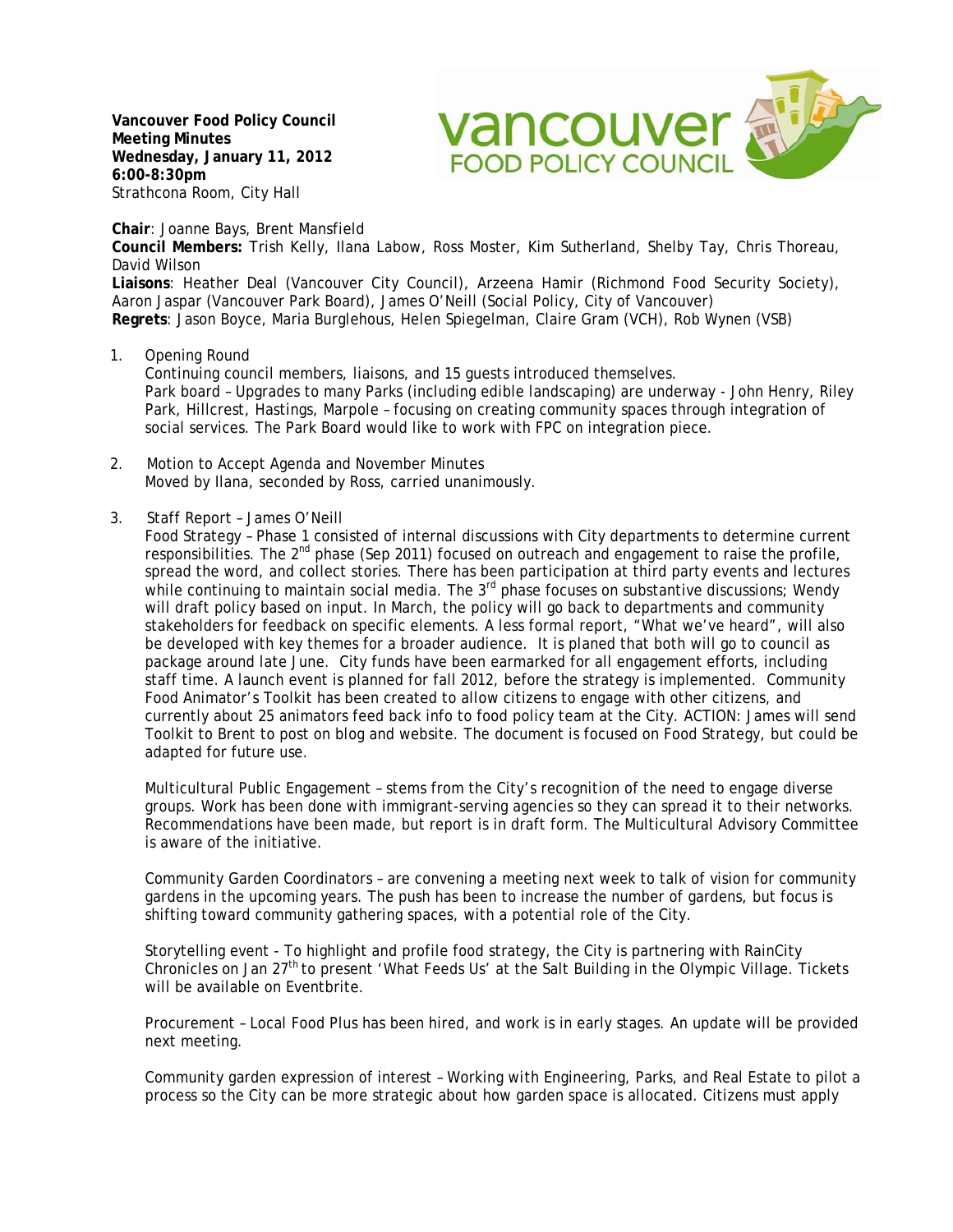and provide a vision. Received in early Dec 2011, the preliminary applications are now being reviewed to determine which to push to the next phase and a full application. Next round is planned for the fall.

## 4. Getting the Word Out - Update Website/Blog/Twitter - Shelby Tay

Planning is underway to increase content on web and social media. Members are asked to assist with content (documents, summaries, resources). Social media – twitter has been updated, and a new Facebook page has been created. Contact info will be collected and organized to allow for easier communications. An effort will be made to build up a resource library, and organize files to facilitate orientation for new members. YouTube channel (and FPC website) has videos from the Neighbourhood Food Network event and Youth FPC. Urban Farming Forum and FEDAP event information will soon be added. Members are asked to be aware and encouraged to send info.

# 5.Reflections and Future Directions

## FEDAP/Resiliency - Ross Moster

Concept from Transition Town movement. Group was convened in Sept, hired Herb as a consultant. It is a joint project with Village Vancouer and is expanding with new partnerships. Initial event was in Dec at MoV, where 125 people attended visioning session that had 40 diverse groups co-sponsor event. This is an ongoing project, with the next event on Feb 28<sup>th</sup> aiming for 100 sponsors. This group will be approaching all working groups for input.

## Youth Food Policy Council - Ilana labow

Exists to give a voice to a diverse group of youth. From early meetings with youth organizations, the group now has up to 20 members with subcommittees and an engagement plan. An event is being planned with a facilitator to create a strategic plan and could lead to a Youth seat on the FPC. Funding will come from the FPC budget, if granted.

# Urban Farming - Chris Thoreau

The group's aim is to educate about urban farming as an employment sector, to connect individuals and organizations, and to explore its connection to the City's GCAP. The first meeting took place in Nov 2010, and now, about 25 people meet monthly. Funds have been raised to pay for an urban farming census, a website, and workshops. In Nov 2011, an Urban Farming Forum was held to examine the business case, and included case studies from Seattle and Lantzville. There are now subcommittees looking at policies that support, or are barriers to, urban farming and for best practices in the sector. There was a suggestion to think about connections between the FPC and the UFN, perhaps through the policy subcommittee.

#### Food Procurement – Brent Mansfield

An event in Dec 2010 brought diverse stakeholders together, and now City departments are looking at the issues as part of GCAT. PHAC has received 175k in funding from the McConnell Foundation to create Farm to Cafeteria Canada to assess the connection and also the potential in the creation of a strategic plan. Joanne will lead a working group that will look at the connection between the farm and institution.

# 6. Reflections and Future Directions (Continued)

Food Secure Vancouver Study – Brent Mansfield

 Many partnerships allowed for baseline of determinants for a report and interactive website of how secure Vancouver is (www.foodsecurevancouver.ca). The issue of how to connect it to research will be explored with new council members. It was recommended that marketing of it should also continue.

### City Food Strategy – Brent Mansfield

 The working group has met between meetings and has provided targeted input to the City's Food Strategy. There is still an opportunity to be involved in the implementation of the strategy and beyond, as a resource to city staff. The Council has a document of all the work